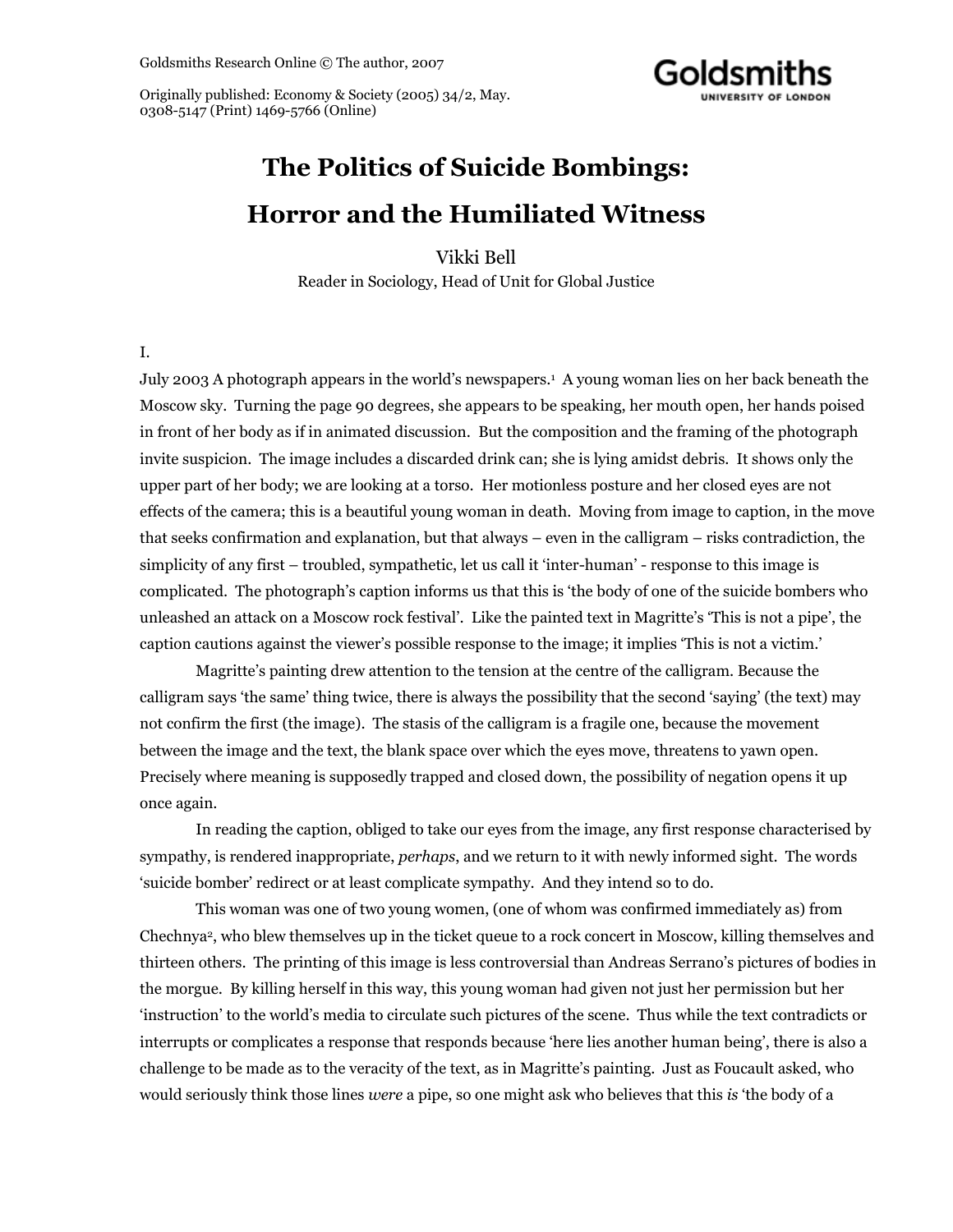young woman'? Magritte intended to draw attention to the disappearance of 'the pipe' to which the painting and the painted words 'refer'. 'The 'pipe' that was at one with both statement and drawing – the shadow pipe knitting the lineament of form with the fibre of words – has utterly vanished,' Foucault writes. If the photograph resembles a victim, and if this 'first' affirmative (as Foucault terms it) is (potentially) disrupted and even displaced by the words 'suicide bomber', that disappearance of the appearance (semblance) repeats a disappearance – the 'utterly vanished' - of the woman herself, that is, not only of her life but of her dead body. That is, this is not a body, it is a photograph, a picture, an image circulating in the public sphere: it is publicity. What 'the matter' is here, is, quite literally, a printed image circulating in the world's media. In this sense, then, she *is* speaking. Through the materiality of the newspaper, she sends a political message; I am one of the most victimised, the unheard, the uncounted, of Chechnya.

These interpretive vacillations – she appears to be speaking/she is not speaking/she is speaking, she resembles a victim/she is not a victim/she represents the most victimised – are not of course confined to this image nor even to 'suicide bombers'. But the alternatives signal something of the questions at stake here, and of the gamble that suicide bombers enact insofar as they remove themselves from the role of explanation, leaving to others the obligation to respond to the scene created.

In part, this is simply to reiterate a familiar series of points: that several captions could have accompanied this image as it circulates the world's media; that the words by which we describe an event offers it a meaning that is never neutral; indeed, the choice of words by which we remember – a suicide bomber, a freedom fighter or shahid (holy martyr) – takes memorialising along a certain path so important that it enters into the political struggle itself. This was the first suicide bomb to take place in Moscow (there were earlier such attacks in southern Russia); but newspapers have become used to reporting suicide bombings, and the words make her mimicry of the tactics of Hamas the dominant interpretive context here, where the terms to be used are so highly contested. In Palestinian communities, posters and murals that appear on walls depicting the faces of mostly young men pitch a battle at those who would describe shaheed as 'suicide bombers'. Like the murals in Northern Ireland that appeared during the hunger strikes (of 1981 in which ten men starved to death in order to reclaim the label and thus the status of prisoners of war) and that similarly used portraits and text as public mnemonic technologies, the murals declare not only a refusal to forget these individual lives, but also a refusal to accept a description that accompanied and would undoubted follow (from those who opposed the political intent of those who participated and those who died), a description that refuses any logic of equality in their acts. These images display the faces and names of those who have died in this way as martyrs; they are attempts to recreate a low-tech mode of publicity that will circulate despite a mass media that, on the whole, remembers differently. We know, already too well, of discourse's power to 'deny and redouble', the power that is highlighted for Foucault in Magritte's 'This is not a pipe', playing as it does with the penetration of discourse into the very 'form of things'. But while in the painting 'words have surreptitiously introduced a disorder into the solidity of image, into its meticulous resemblance', the newspaper image operates according to the pretence of the calligram, with its aspiration to still the possibilities of seeing the image differently. The text orders, in both senses. It aims to give the world an order, and commands that this be how it is comprehended.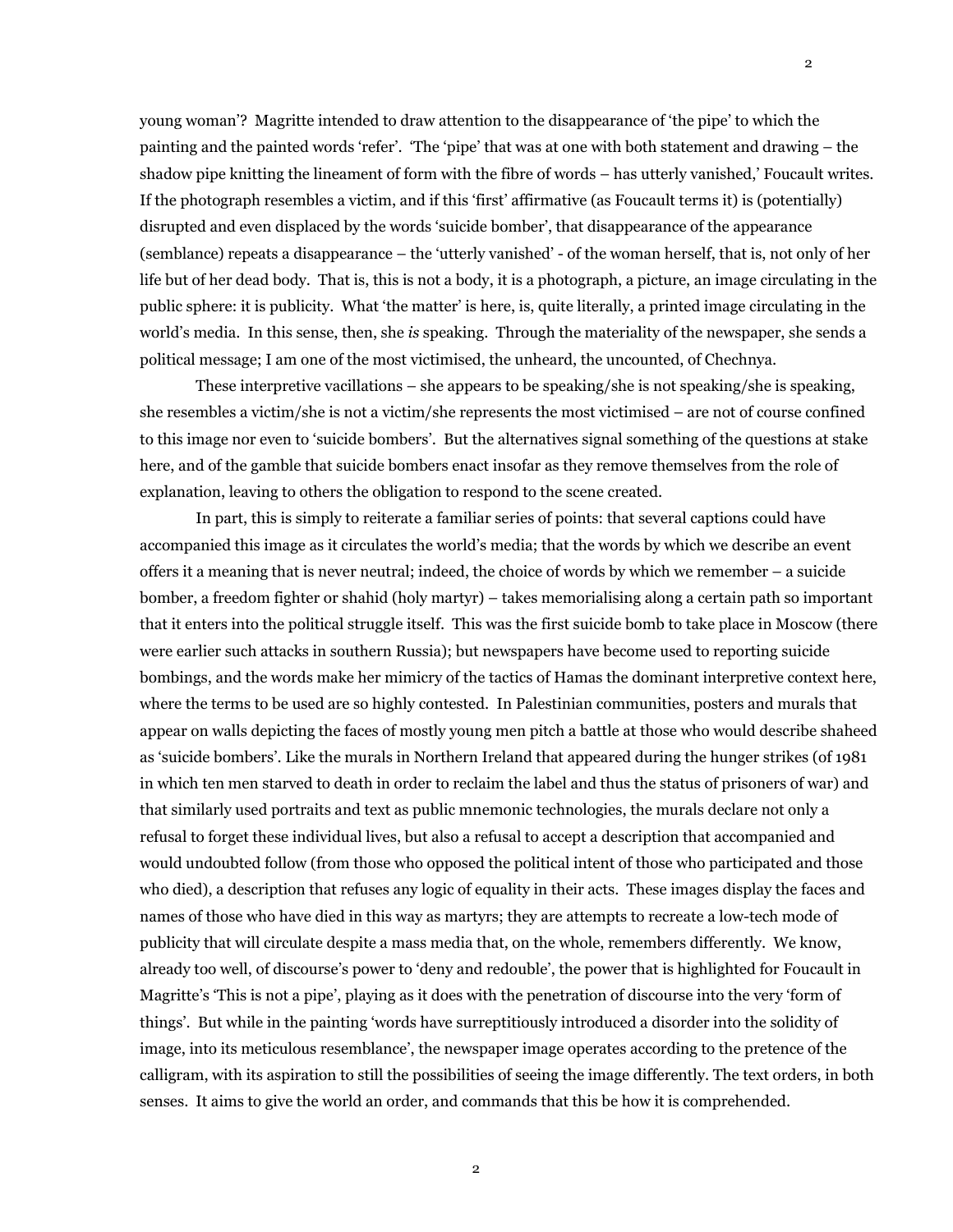It may seem, therefore, that formulating a critical response to the dominant interpretive context consists in a challenge to language's order(ing), to insist on the alternative readings that one might make of this scene. This response insists that the scene can be read and labelled differently, that, for example, 'suicide bomber' and 'terrorist murder' are not the appropriate terms to use in order to comprehend the causes of this event. It entertains the notion that perhaps she is a victim, even the most victimised. The *political* question would thus be located at the level of the discursive, turning on how one categorises and thereby comprehends the bomber's actions.

But if we understand the political question in this way, have we simply denied the moments that *preceded* the reading of the text? Can the term discursive claim explanatory value over those moments in which the viewer is rendered exposed and vulnerable, grappling for the meaning of this image? What of the initial, confused, affective response? What of the initial pain we term 'sympathy' as one suspects this young woman has died too young and in a public space, or the sense of unease pervading the image and crystallised perhaps in the drink can strewn inappropriately close to her body? What of the suspicious sense of foreboding that jostles within the pull of the ethical, in which the other is asymmetrically placed in relation to the I, elevated over me? Must the vacillating responses to the image be understood as the confusion which is always ultimately to be discursively resolved, channelled and ordered, by the text? Must we understand the text as directing, redefining our response *post-hoc*, as it were? For does not the bundle of sensations that the materiality of the image 'holds' remain held there in the materiality of the photograph of the scene, as do the lines of Magritte's 'pipe', whatever we choose to say or write about it, however we decide to read its caption?

Of course to approach the phenomena of suicide bombings through consideration of a response to an image, is to run the risk of *aestheticising* politics, of approaching politics through aesthetic considerations. But a consideration of aesthetics is never more appropriate: such acts are absolutely about the production of images. To violently transform bodies moving in everyday routines into the smoking mangled burnt out wrecks of metal and body parts. This is the aesthetic task of such acts of terrorism. Whatever the 'goal', the product is a scene of devastation, a scene and an accompanying series of images over the adequate description of which survivors and commentators frequently struggle. Moreover, just as aesthetics concerns not just the making of an image but also, and crucially, the response to an image, so terrorism is not in the act but in the body of the one who responds to it (Taussig, 1989). It is this embodied response to terror that makes it appropriate to begin at the level of sensibility, in the vulnerability to exposure, to exteriority, that Levinas understood as the site of ethical responsibility.

The event of a suicide bombing is a political event that operates through the production of a scene of devastation to which one's responses are bodily, or pass through the body. To move too quickly to consider this scene through a politics of language is to ignore this response at the level of sensibility. And while such an analysis does not mean one remains at the level of the senses, that the analysis cannot remain at this level is not due to the apolitical or de-politicising tendencies of aesthetic considerations. On the contrary, it will be argued here that the politics of suicide bombings can be seen to operate *through* the aesthetic responses they produce, insofar as these responses are provoked and necessarily mobilise further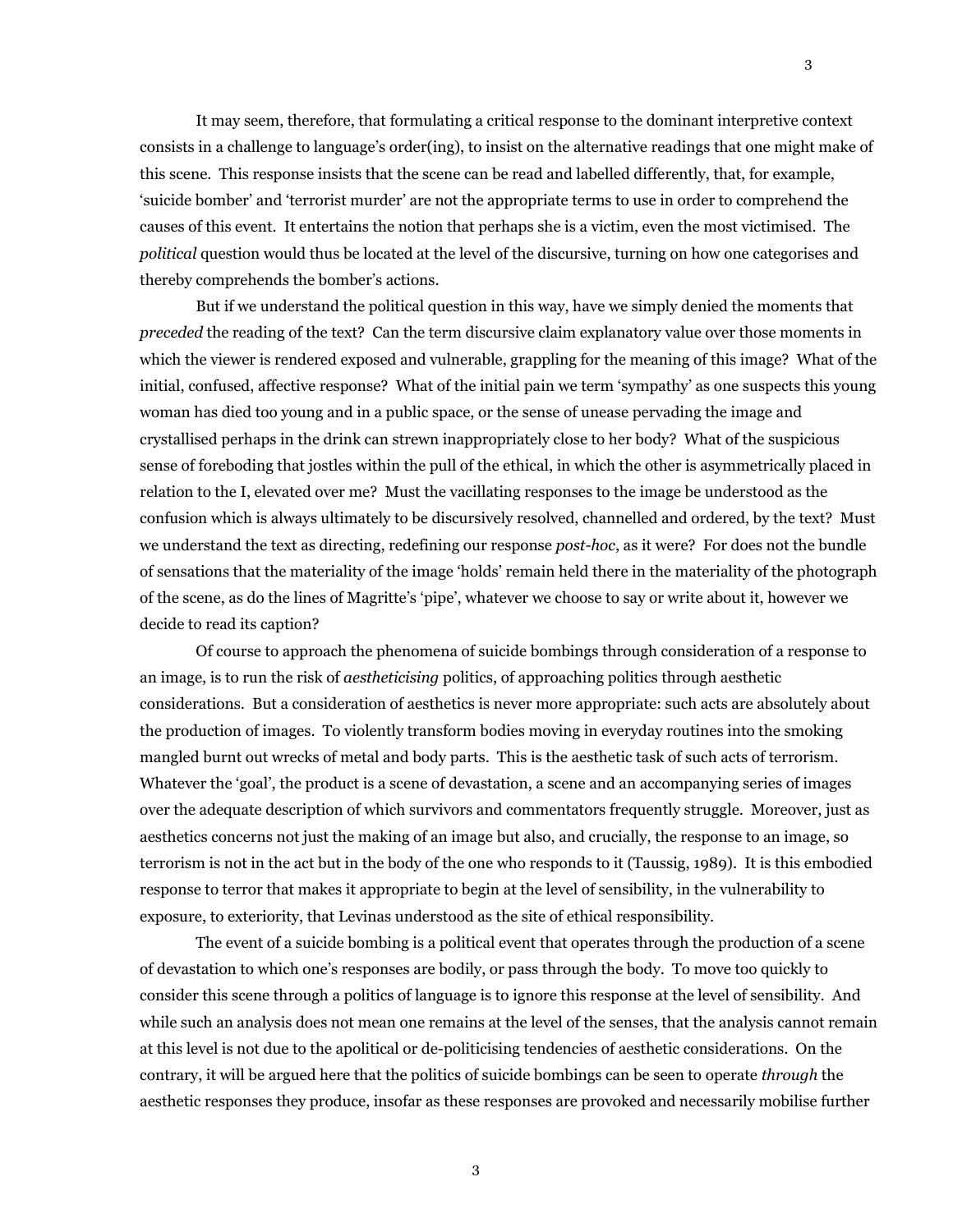responses. In this exploration in which aesthetics and ethics provide the routes of analysis, it is important to insist that these acts remain *political*, that there is nothing 'mere' about an aesthetic route into the political, especially in the face of powerful figures who would seek to deny these acts political status. For there are, of course, those who seek to present suicide bombings as *only* horrific, as incomprehensible and as anti-political. So conceived, suicide and other bombings in Russia can be regarded not as in themselves political acts but as *impediments* to 'political' process underway in Chechnya.3

4

If, instead, the horror of that scene, and the confused responses it provokes, are understood as integral to the form of politics enacted, the questions become: What sort of politics is this, one that operates through sensation rather than opinion first? Is it possible to own a response of horror and of confusion, while understanding suicide bombings as political intervention? How precisely to think the event itself, its horrific and violent eruption in public space, as a political act as opposed to a sign of the limit of political?

# **II.**

To turn to the work of Hannah Arendt at this point may seem counter-intuitive. With their combination of death, violence and murder, suicide bombings are hardly a model of political action that Arendt would applaud. 'Death', wrote Arendt, 'signifies that we shall disappear from the world of appearance and shall leave the company of our fellow men, which are the conditions of all politics.'(1969:67). Moreover, like death, violence is anti-political. Violence removes the possibility of speech, persuasion, debate. Suicide killing is a blow that appears outside the proper realm of the political, striking as it does at the everyday, the shared common spaces, where people mingle socially, its horizontality contrasting with the verticality that have characterised Israel's actions in Gaza and the West bank (according to Eyal Weizman, 2003). For these reasons, one might reasonably conclude that suicide bombings are not political in any Arendtian sense: they are anti-political, murderous attacks on the social. To argue in this way would be, in effect, to concur with what has become the US administration-led 'international community's' response to Russia's actions in Chechnya in which Russia's human rights abuses, once a source of disquiet and something that the US pressed Russia to address, have become re-articulated within the context of a war on terrorism.4 The divorcing of the term 'terrorism' from 'the political' disenables any analysis that treats the terrorist event itself as political, even where, by way of concession, the latter term is relegated to a broader conception of 'causes'.

Here, rather than merely assert that these acts of violence are political acts, I want to push the argument through the two elements peculiar to suicide bombing that seemingly make it difficult to argue that this is political action in any Arendtian sense: the violent making of a scene of devastation and the disappearance of the event's principal actor. Focussing on these two elements, the analysis understands suicide bombings as a performative political intervention that operates not through force of argument or rhetorical brilliance, but, rather, that obliges response through its 'sensory' dislocation, its horrific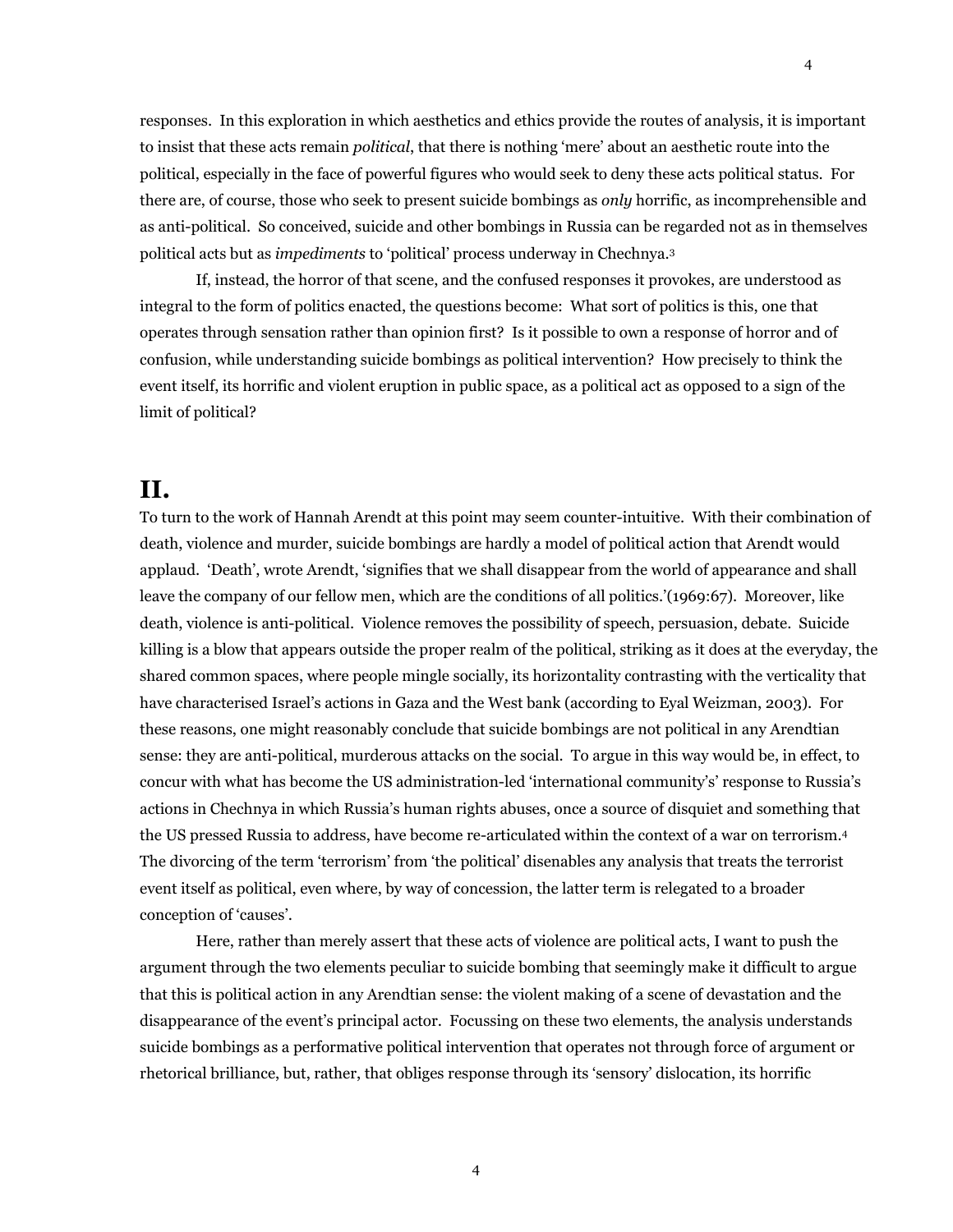5

incomprehensibility. This is a performative, therefore, the effect of which operates less through a discursive or cognitive than through a sensory or embodied route.

Let me back up a little.

The accusation of aestheticising politics is a familiar one in the literature on Hannah Arendt. That politics is made equivalent to aesthetics, replacing political realities with non-political considerations, is a frequent accusation levelled at her political theory. For Arendt emphasised the space of appearance in which greatness could appear, in which men could achieve immortality through their actions (Villa, 1996). Moreover, in relation to her The Origins of Totalitarianism, Arendt has been accused of aestheticising the relationship of subject to state, regarding the state of terror as the imposition of a kind of 'mood'. There one finds her description of the experience of living under a totalitarian regime as an 'experience of the removal of the capacity for experience', a description which some have found puzzling, even 'mystical'.

Recently, Michael Halberstam (2001) has mounted a form of defence of Arendt insofar as his analysis places her work on totalitarianism in the context of the German philosophical tradition within which she was steeped and to which the aesthetic category of the sublime is key. Arendt's sometimes mystical-sounding pronouncements on totalitarianism can be understood, he argues, when placed within this tradition where the experience of the sublime has long been considered as one concerning the individual's relationship to the greater movement of self in nature and the world. For Kant, distancing himself from a Romantic notion of the sublime that had become an aesthetic category within German (and British) philosophy, Nature is 'not judged to be sublime in our aesthetic judgements [simply] so far as it excites fear, but because it calls up that power in us (which is not nature) of regarding as small the things we care about (goods, health and life).'

In the movement of the sublime the subject undergoes a *humiliation* of the imagination and the faculties of sense. The subject is cast back upon the self and referred to its own rational (in)capacity to grasp the infinite, supersensible purposiveness that seems to give meaning to the unity of nature and of self and world. It is thus a movement in the viewing subject that impresses upon the subject a *limit* to her capacities for grasping that supersensible meaning to which she is nevertheless referred, and in which she nonetheless seems to partake. This limitation cannot be thought or evaluated as such; it is experiential, a sensation. Thus 'while [for Kant] the experience of beauty is an experience in which the subject feels a harmony within itself and with the object of experience, the sublime is the experience of a dislocation with regard to what presents itself to the senses.'(Halberstam, 2001:116). The subject has the disarming feeling of dislocation precisely because s/he is presented with an empirical scene that through its capacity to excite fear or awe, directs her toward the infinite or absolute, while simultaneously illuminating her incapacity to grasp it. The sublime moves the subject but does a form of violence to subjectivity; it is 'a movement of sensibility that does violence to the very capacity for grasping the world on the level of sensibility.'(2001:116). This is why, for Kant, the sublime has 'a transcendental significance, for it recommends to the subject an overall relationship to sensibility on the level of sensibility itself' (Halberstam, 2001:116). This is not to say that the infinite or absolute can be experienced, just that the subject is prompted toward consideration of herself in relation to the infinite. To experience the sublime is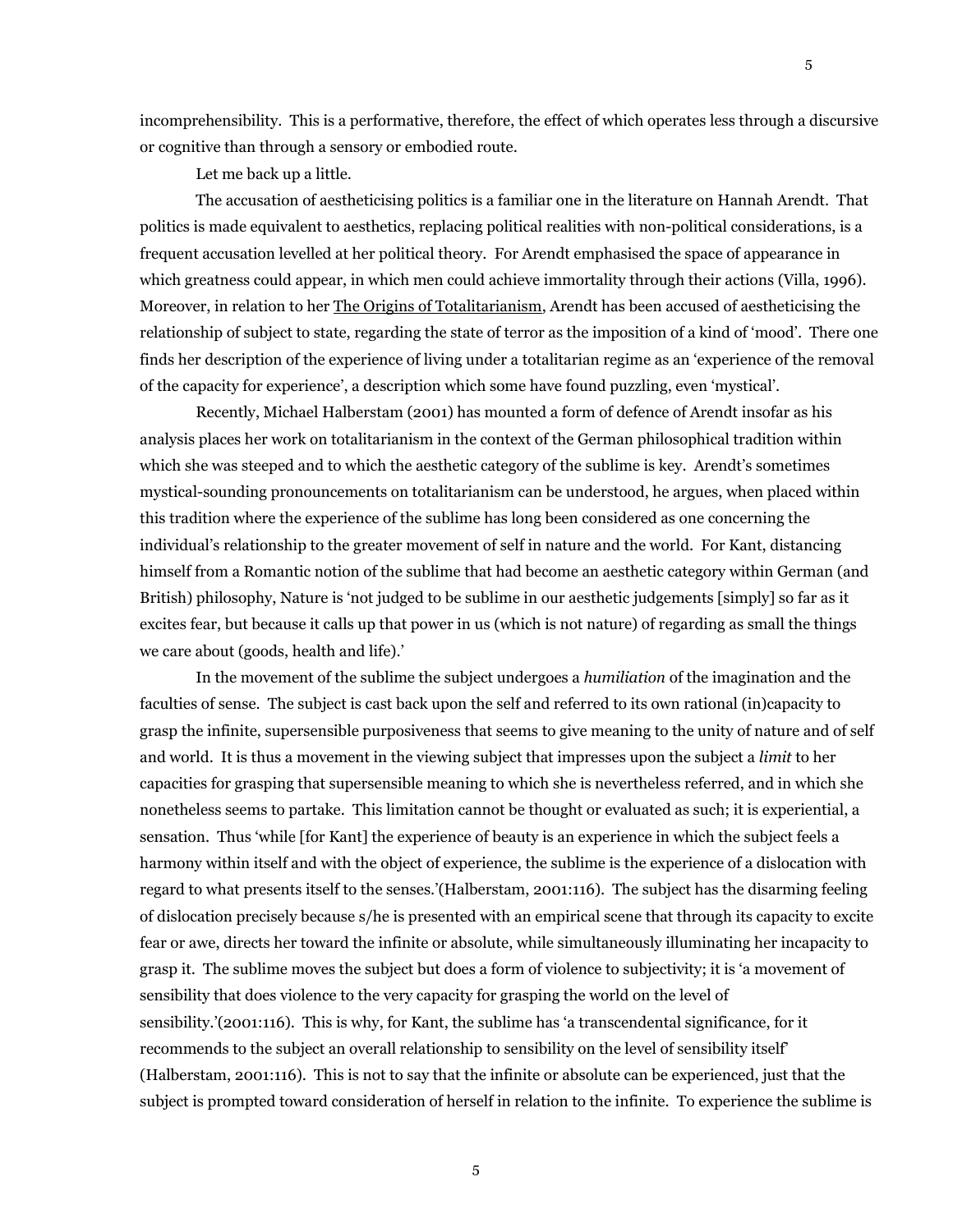to experience a humiliated, uncomfortable and disarmed subjectivity, to be prompted toward consideration of the transcendental while never having the ability to confirm a greater purposiveness in Nature's - or the world's - movement.

Halberstam convincingly argues that, however implicitly, Arendt draws upon aspects of this German tradition. Indeed, although she doesn't use the word, Arendt figures the totalitarian sensibility as a species of the sublime. Her paradoxical description of the experience of living under a totalitarian regime as an 'experience of the removal of the capacity for experience' takes up moments in Kant and others after him within an account of how 'terror shapes the extreme self-world relationship of the subject under totalitarianism.' (Halberstam, 2001: 108). The notion of 'terror' is used in Arendt's theory to refer both to the literal terrorisation of society by the totalitarian machinery for making war on its own people, and at the same time to designate 'a complex sensibility of existential dislocation that according to Arendt affects the population broadly under totalitarian rule.'(2001:122). It is the *mood* by which people are obliged to live. The experience of terror here was akin to the existential dislocation associated with the sublime while the movement toward transcendence was exploited as the subject's awareness of inadequacy was 'resolved' by ideologies that purported to give meaning to the experience from which the subject is 'removed'. The subject was required to trust that there were those who had some greater capacity to lead the nation to fulfil, if not necessarily to comprehend, the higher purpose of Nature and history. Insofar as people did so entrust, they sustained the Nazi ideology that articulated a higher purposiveness, a law which could not be grasped but which could only be felt, which was embodied in a nation and a race rather than in a rational discourse, and which had to be followed.

It is this implicit link in Arendt between terror and the complex sensibility of existential (dis)location associated with thinking the sublime that has relevance within a discussion of suicide bombings. It is often remarked that fear freezes us in the present, *dislocating* us from the repetitions that tend to propel us forward through time; simultaneously, one might argue that its effect is precisely to *locate* us by its form of humiliation. In other words, faced with a scene of devastating violence, one is obliged to ask questions for which there are no immediate or correct answers. Such bombings provoke a series of confused and rapid questions in which the witnessing or watching subject struggles in a sea of present horror. The 'smaller' questions look backwards (who are the victims, what have we lost?) and they look to the future (what should I do? how shall I go on?). But this temporal freezing and uneasy dislocation has also the impulse to transcendence, the movement between subjectivity and objectivity. The bigger questions – of meaning, of the interchangeability of human lives (what is (my) life for, what is it worth? Why should I be saved and not him or her?) - are raised, and left unanswered. They are unanswered precisely because there is no possible experience of transcendence. There is rather only the prompting, the movement *toward* transcendence such that the subject's experience is caught in the tension between the subjective and the objective, rushing from one to the other. What is important, politically, here is that through the horror of the scene of devastation there is a prompting or referring toward transcendence.

In more Arendtian terms, one might say that the unexpected, violent scene interrupts 'our' becoming, reminding us simultaneously of our own finite lives, while simultaneously it prompts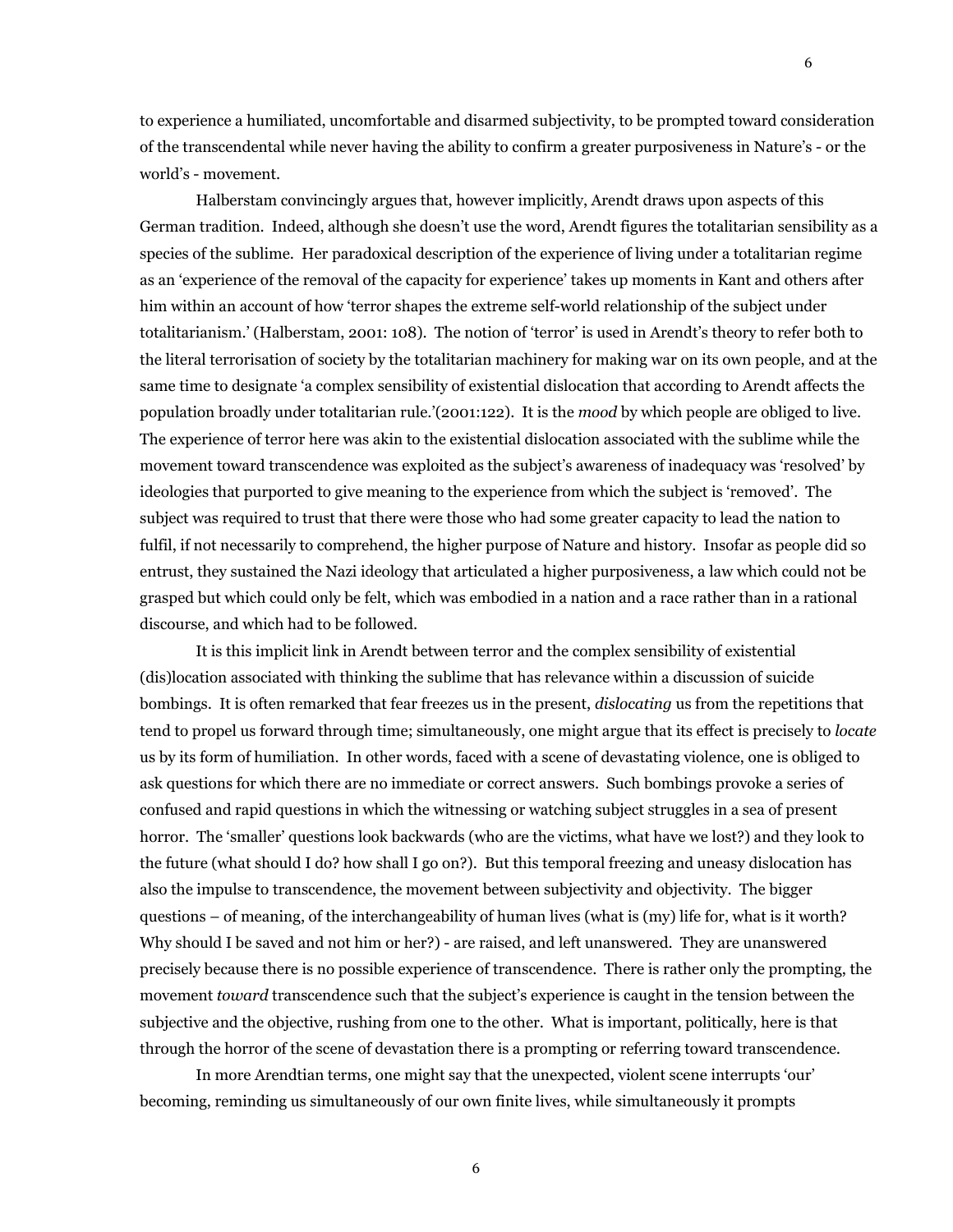consideration of life, and of the world, *as if* viewed from afar; and correlatively, of the relationship between one's individual existence and being-in-common. It forces both a private existential contemplation of being-toward-death and prompts a contemplation of larger movements of the world that must involve social and political considerations. There is, then, in the halting interruption of everyday life, the enforced pausing in the present, a scene that 'communicates' on the level of the senses. Through the experience of terror, broader questions concerning the realities and possibilities of a common world, can emerge as questions and hold the potential, therefore, of becoming political.

This is a scene, moreover, from which the principal actor disappears. Indeed, because the principal actor removes him or herself, there is no speaker-actor such as political action requires in Arendt's theory of political action. If we are prompted to ask 'why?', the principal actor does not remain to direct that search for meaning. Nor can the event of suicide bombings in themselves articulate the meaning of terror – its purposiveness – as part of a plan within which the witnesses are enjoined as did the ideologies of the totalitarian state as Arendt suggested. These events are not 'ideological' in that sense.

In relation to this 'silence', Maud Ellmann has written - with regard to the hunger strikers in Northern Ireland - that it is when there is a refusal to declare motives a hunger strike is transformed into a mere pathology or a suicide (1993:18). More generally, she suggests, it is 'the text provided by the terrorist that acts as its signature in the most performative sense of the word. Without it nothing is authenticated, no (terrorist) event can be said to have taken place.'(Ellmann, 1993:19). But while there may come a claim of 'responsibility', until that time and in itself the suicide bombing in Moscow does not itself bear a signature. This does not render it 'merely' a pathology or a suicide in this case, because of the killings and the creation of a scene of devastation that accompanies the suicide. While these aspects do not 'sign' the event as such, they communicate and thereby prompt a search for meaning. It is this search for meaning that requires that the event become discursive, a search for comprehension that entails the articulation of political perspectives and argument.

There is gamble enacted by the suicide bomber in this regard. The gamble is that while – and even because - she herself is removed from the scene, the movement toward transcendence involves raising *her* being-in-common as a question. In the context of education, Arendt wrote that each student has a double aspect: 'the relationship to the world on the one hand and to life on the other.'(PFF, p185)5. By abandoning one side of her double aspect, her relationship to life, the young woman in Moscow leaves us to consider her relationship to the world. Her relationship to 'the world', here, is not simply to refer us to her motivation, to a psychological state of mind or religious belief-system, as crucial and important as these may be on one level. It is also to refer us, through our inability to grasp it, through an inability to explain her let alone empathise with her, to her place in the world we shared with her: our humanity in *common*.

But this is not a simple form of empathetic identification. Indeed, the horror of her actions – the *in-humanity* of her murderous actions – cannot be divorced from the analysis. The question of her relationship to the world – in the Arendtian sense of the world-in- common - is raised, somewhat paradoxically, *as a result* of this inhumanity in the sense I have been arguing here and *without* passing through 'empathy'. Empathy requires a closing down of the distance between one and another, a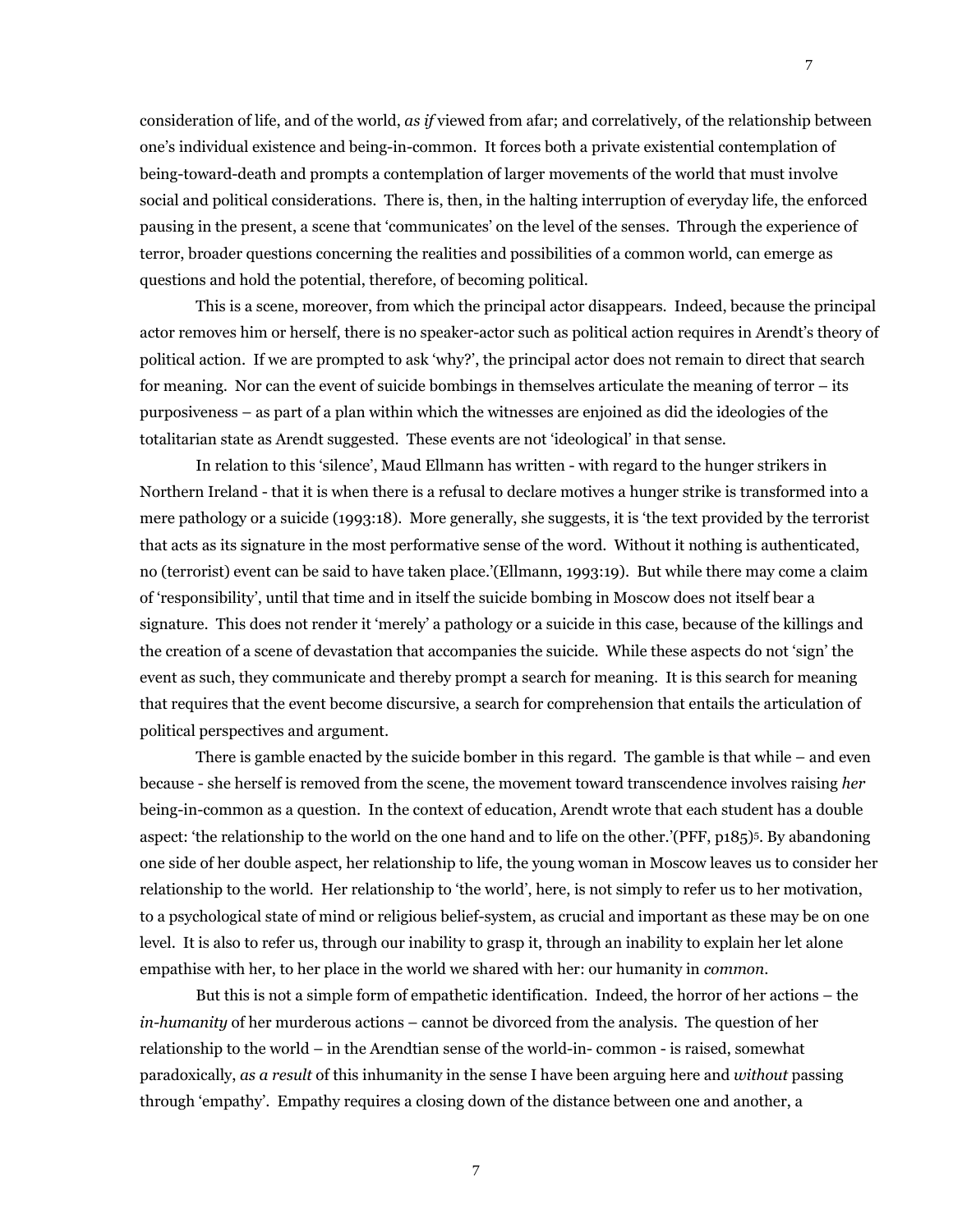'comprehension' of her actions that frequently becomes a contemplation in terms of her life(-story) and her relationship to 'life', neglecting the crucial question of her relationship to the same world which I share(d) with her and which I continue to share with others after her departure and her act. The attempt to 'stand in her shoes' is to remove the distance between her and oneself, to attempt to 'identify' with or humanise her motivations. Those efforts to find in the psychology of the suicide bombers a psychological disposition or set of precipitating circumstances do just this, failing to see that these acts do not merely aim at the destruction of self nor even of the enemy.6 Motivation in terms of a personal calculation or life-narrative (my life as hopeless or worthless, my future reputation as hero, my action as those of a martyr) accompanies but does not constitute what must be a different kind of performative analysis. Whether or not the individual involved regards her action as revenge or a mode of making her life worth something (their 'illusio', as Ghassan Hage (2003) describes it, after Bourdieu) the insertion she makes is an attempt to bring attention not to her individual life(-story), but to the shared level of the interhuman, of common humanity, of the world. This she has done through acting inhumanely, creating a scene of devastation faced with which we are cast into contemplation of the shared world.

Rather than trying to resolve the *dislocating* effect of such acts of terrorism via either outraged condemnation or empathetic comprehension, therefore, this analysis suggests that one allows the dislocation to *locate* us as in the common world, but also as not only shocked but limited and humiliated. The humiliation is not only a Levinasian 'ethical' humiliation in which one is responsible for the others' response, and therefore implicated in her actions (led by the question 'how could "we", "I", have produced her response?'); but it is a humiliation in that one has to accept limitation, the impossibility of the transcendence – of seeing or knowing the movements of 'the world' - to which we are nevertheless referred. As with aesthetics (art) one is prompted to articulate a response in words to something received on the level of sensibility and to give an objective judgement from a necessarily subjective position. One is therefore faced with an obligation whose impossibility haunts the most sincere of attempts to comment.

#### III.

In this sense, then, political discourse does not 'order' the level of sensibility exactly, because the effect - indeed, the affect - of the horror runs through into political discourse without causing it and without being 'expressed' there7. There is only a 'prompting'. And while the movement toward transcendence, understood here as the search for a place from which to comment on the shared world *as if* viewed from afar, lends any commentary on the event its inflection8, all commentary will, in the face of this task, necessarily fail. For the commentator faced with the scene of devastation is referred to the nature of the world-in-common without ever truly being able to see or know it. In this experience of limitation and humiliation, the 'big' questions concerning the movements of the world arise but will remain unanswered; their impossibility can only haunt the attempts to make sense of such events.

*How* one should respond to the prompting - in other words, the manner in which one connects this event to other aspects of the world-in-common - is of course highly contested. That contestation constitutes the political debate.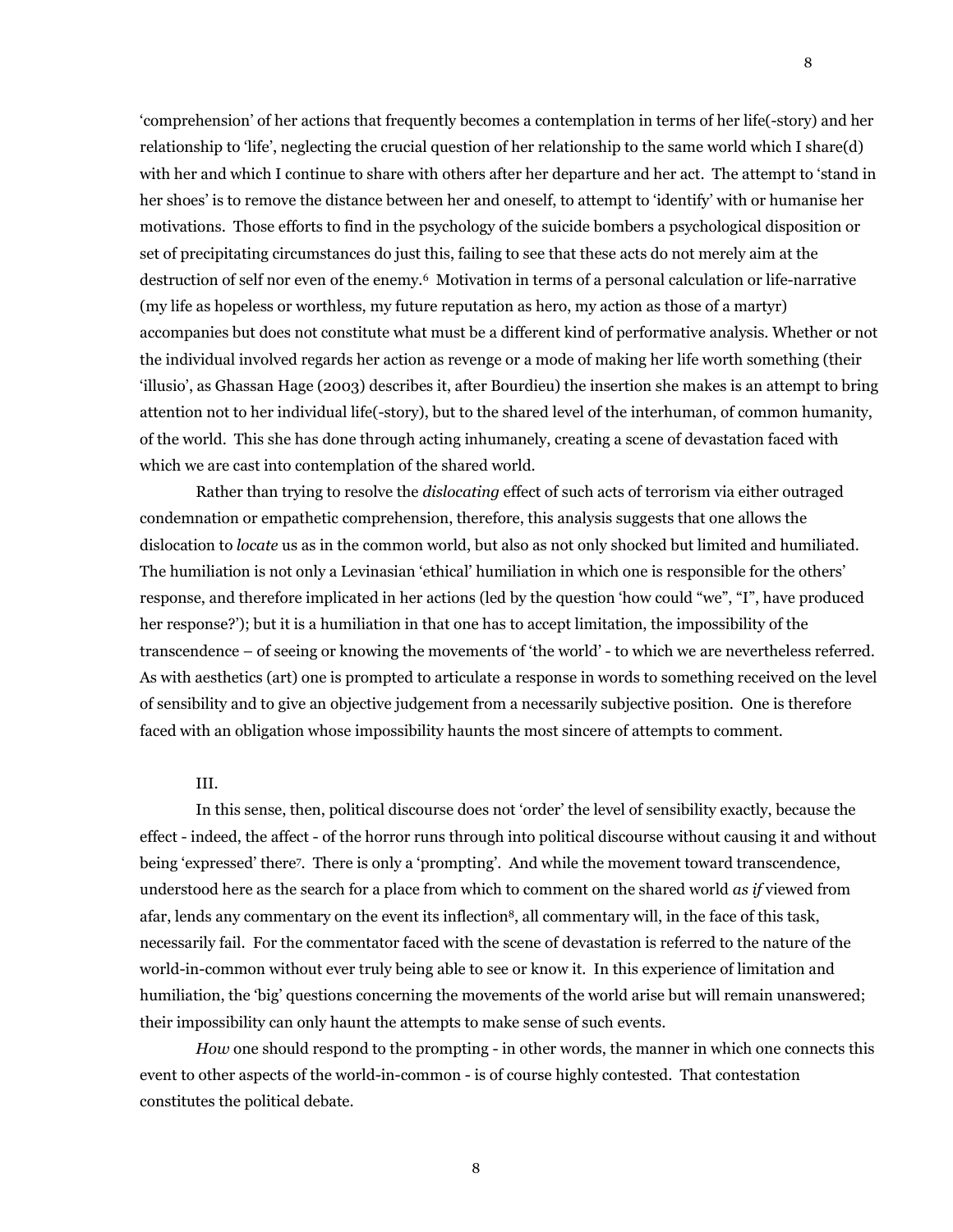Russia's official narrative regarding Chechnya connects suicide bombings such as the one described above to other aspects of the common world by regarding them as forms of repetition or mimicry. Thus the actions of the woman suicide bombers in Moscow have been rendered into political discourse as a mimicry of the strategies of Hamas and Islamic jihad. Moscow emphasises this repetition, enabling a connection between Russia's activities in Chechnya as part of the war on terror with the actions of the United States post- September 11th. The 'war on terror' discourse has become hegemonic, enabling an alignment by which Russia justifies its actions in Chechnya as defensive while characterising the actions of the suicide bombers as evidence of an Islamic fundamentalist offensive whose goals are 'otherworldly'.9

But, to stay with this notion of connection understood through the notion of mimicry, the suicide bomber is also arguably enacting a form of mimicry in two further ways, ways that are eclipsed by the power of the current discourse of 'war on terror'. These provide the grounds of intervention for a discourse critical of Russia's actions and the 'war on terror'. An alternative, second, sense in which her actions, while involving the most singular act of suicide, enact a form of mimicry, is insofar as her disappearance arguably mimics that of the 'disappeared' within Chechnya. If her actions prompt one to connect her being-in-theworld with the Chechen people's current daily existence, one's political reflections may well lead one to emphasise the numbers of Chechens who have 'disappeared'. During the hostilities that began in 1999<sup>10</sup>, Russian troops have conducted large scale 'sweeps' of entire communities in which the registration documents of all residents are checked, as well as 'targeted operations' where a household or street is checked, allegedly to uncover those involved in 'rebel' activity. According to Human Rights Watch:

> 'Persons detained in such operations are frequently held at unofficial detention facilities. They are always questioned but almost never given access to legal representation. In many cases detainees are tortured or otherwise mistreated, or executed. Authorities frequently deny that the persons detained in such operations are in their custody. … Russian forces have detained tens of thousands of civilians in this manner. Most are released within days or weeks. But some are never seen again. Relatives of the 'disappeared' victims know nothing of their fate, and lack even the remains, unless the bodies were discovered later in an unmarked grave.' (http://hrw.org/reports/2002/russchech02/chech0402-01.htm (accessed 10/9/03).

Despite the ending of large-scale hostilities in Spring 2000, and despite Moscow's claims that the war is over and that a normalised political life is establishing itself in Chechnya - a claim that the recent murder of President Kadyrov<sup>11</sup> shows was never the case - these disappearances have continued. The Russian human rights group Memorial documented 294 'disappearances' between January and November 2003, including 47 people whose corpses were later found in unmarked graves or dumped by the roadside; the group estimates the real number was three or four times higher

 $\frac{\text{http://hrw.org/english/docs/2004/01/29/russia7248} \text{txt.htm accessed 10/5/04}.$  In the first quarter of 2004, 78 people were abducted in Chechnya, 41 of whom subsequently 'disappeared' (http://hrw.org/english/docs/2004/04/07/russia8408\_txt.htm, accessed 10/5/04). Moreover, in 2003 the Human Rights Watch reported that the Russian forces were increasingly resorting to blowing up the bodies of executed Chechens, a ploy that eradicates signs of torture, obscures causes of death and makes identification difficult.12 Through their interviews with Chechens, mostly in the refugee camps in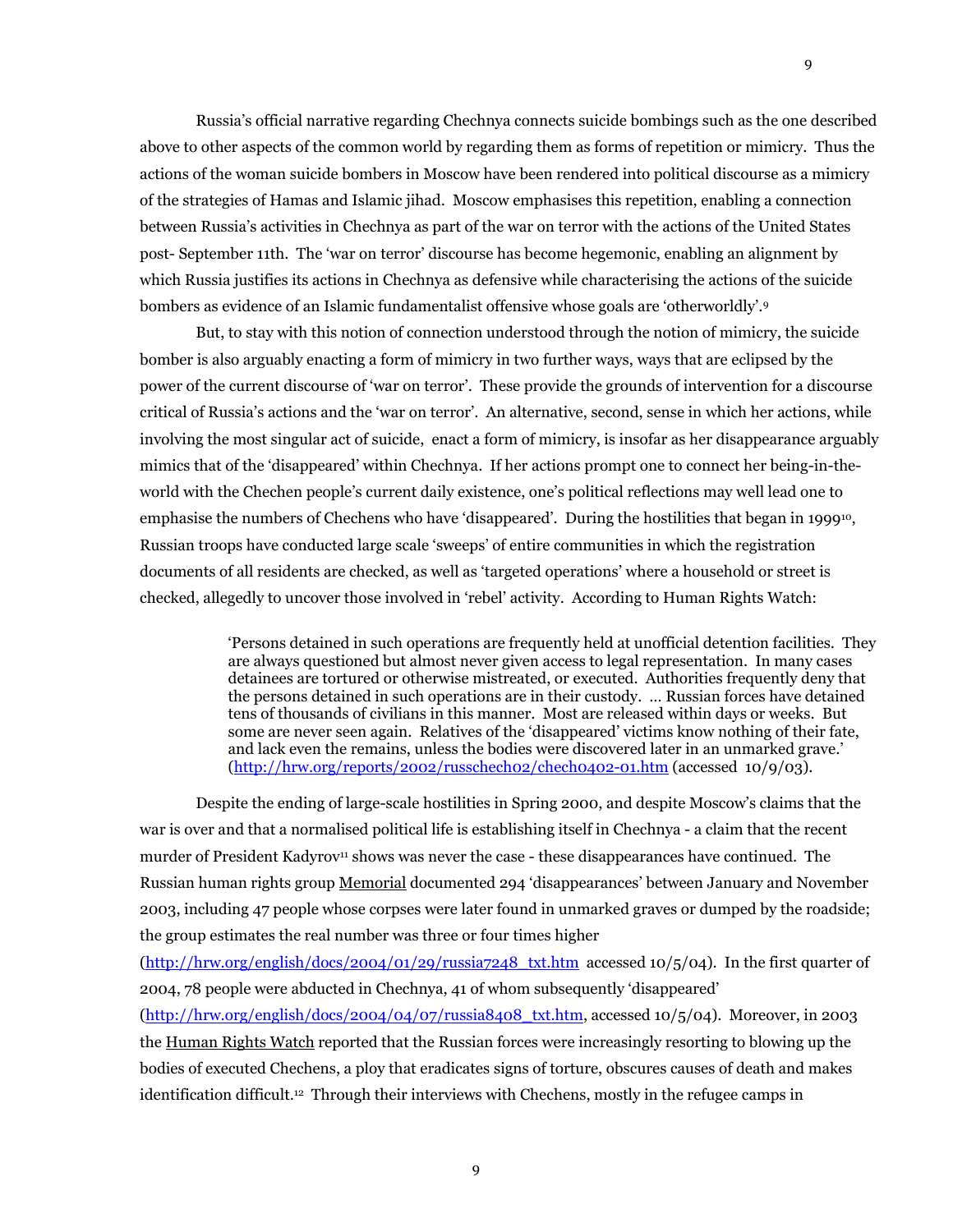Inghusetia (since Russia has disallowed Human Rights Watch into Chechnya), this organisation has been able to gather stories of the disappeared, the executions and the tortures of which the Russia forces are guilty. In 2003, the conviction of one high ranking officer, Colonel Yuri Budanov, for the murder of a young Chechen woman was an exception that proves the general rule that this behaviour continues unchecked.13 More recently, in another rare trial, four officers were acquitted of the murder of six civilians upon whose vehicle they had opened fire in southern Chechnya. They had killed two of the passengers and then proceeded to execute the surviving passengers to cover up their mistake, leaving the vehicle burnt out in the pretence that it had hit a landmine. They were found by the court in Rostov, southern Russia, to be just following orders (The Guardian Weekly, 13-19th May 2004, p14).

Thus the suicide bomber mimics the victims, the 'lost', her violent scene referring us to the gallery of relatives holding photographs of their loved ones who have 'disappeared', a series of images which is available to be circulated (via the internet) but which does not have the force of her own image-making enterprise14. Hers is a violent act that can be connected with the violence of life in Chechnya, where civilians are, by Russia's own statistics on crime, at an extraordinarily high risk of being murdered. In 2002 1132 civilians were killed, between 10 and 15 times the rate for Moscow

(http://www.hrw.org/backgrounder/eca/chechnya (accessed 10th September 2003). This mimicry is not therefore simple a strategy of rendering 'the same' (according to a logic of equivalence in killing, an eye for an eye logic), but is a terrorist strategy that prompts the witness to connect the effect of terrorism (the embodied reaction that continues because 'it could happen again' and 'people like me, my loved ones or indeed I could have been there') with the thought that equally, but for an accident of birth, one could have been Chechen or in Chechnya. This latter, 'heteropathetic' thought is not a form of empathy, but an ethical connection that holds open the distance between the observed and the witness; as opposed to a sentiment of 'I understand' or 'I am like you' it takes the form 'I could have been you, but I am not you.'(see Silverman, 1996; Radstone, 2001). That this connection might be made, however tentatively, is the 'gamble' referred to earlier.

Another discourse, equally critical, would connect things differently by emphasising a third form of mimicry by which the suicide bombers' bloody orchestration of events are viewed in relation to the actions of President Putin. Insofar as she removes herself from the possibility of justice and refuses to make herself subject to law - she exempts herself - her mimicry is of the Russian government, and more specifically of Putin. Within Russia, it is well documented that Putin has removed himself from criticism by taking control of television and media reports as well as by closing down some significant NGOs, and that he allows the Russian troops in Chechnya to act within a 'culture of impunity'. There has been a

'creeping securitization of information. The government has increasingly restricted reporters' abilities to investigate the war, efforts to provide details on abuses and atrocities by the federal forces, and access to information on casualties. Russian journalists who have gone beyond these restrictions have been punished. The war in Chechnya has helped to embolden the military and the FSB (Russian security forces),

institutions that have not been reformed since the Soviet era, and at the same time diminish an already fragile rule of law. It has been central to the culture of impunity that has developed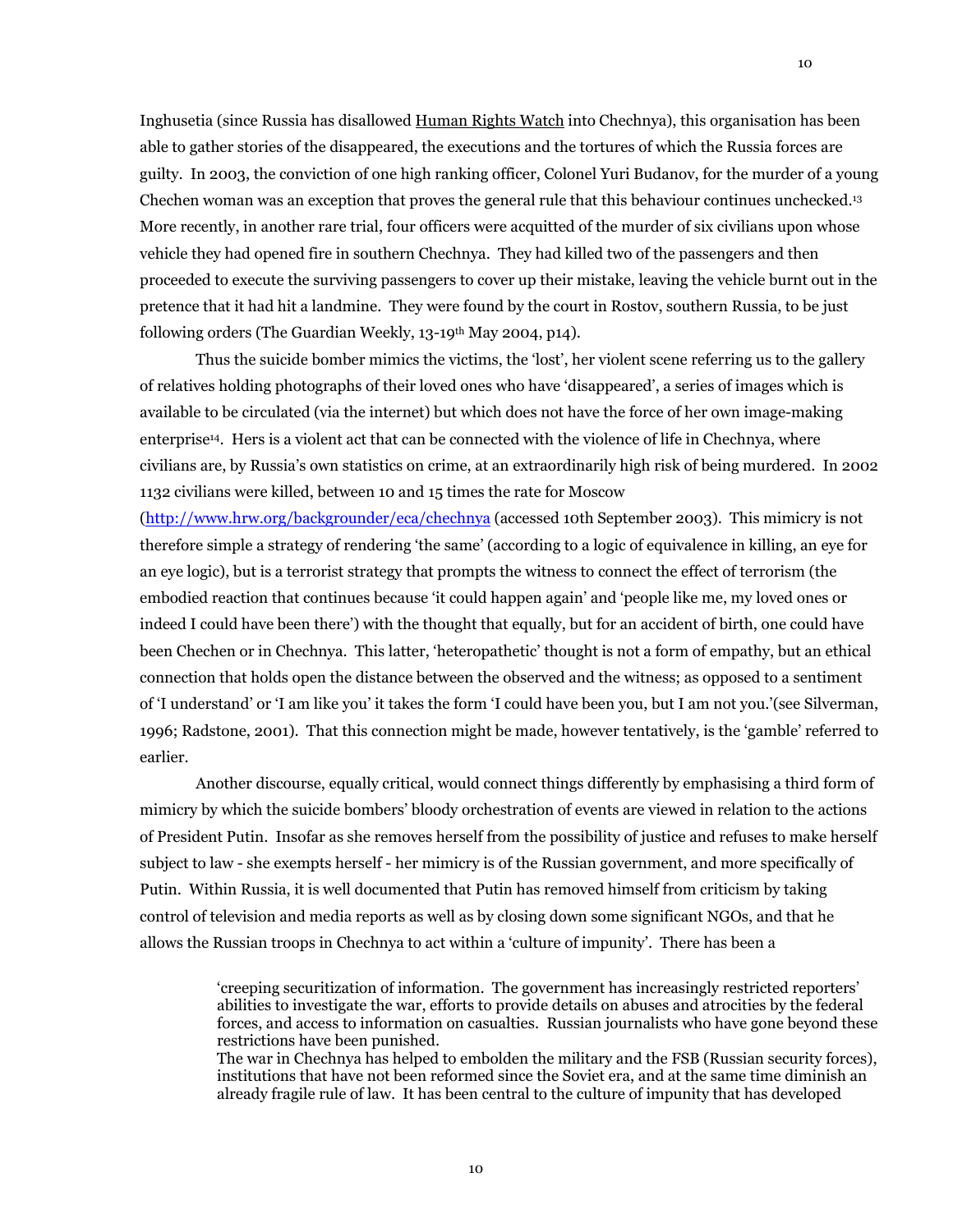among the 80,000 federal forces currently stationed in Chechnya, where few soldiers have been prosecuted for abuses, although more than 10,000 complaints have been filed. The troops are getting the signals from the minister of defence, former KGB Col. Sergei Ivanov, that he is sympathetic to their conduct, even when it involves murdering civilians.'(Mendelson, 2000:64).

As regards international law, the Human Rights Watch reports quoted above clearly show how Russia is in contravention of the International Convenant on Civil and Political Rights (ICCPR) and the European Convention on Human Rights (ECHR), to which the Russian federation is a signatory.15 But Putin's powers of (sovereign) exception are such that he has not even attempted to suspend Russia from those parts of the ICCPR and the ECHR which, remarkably, allow certain rights to be derogated (suspended) in exceptional circumstances, if the signatory state informs the other members (in the case of the ICCPR) or the secretary General of the Council of Europe (in the case of the ECHR).16 Seemingly, Putin's relations with the West are such that his signature on these treaties counts more than his willingness to abide by them. UN Commission on Human Rights resolutions in 2000 and 2001 were weakly worded expressions of concern calling on the government to 'among other things, establish an independent national commission of inquiry to investigate human violations on both sides of the conflict, and to facilitate visits to the breakaway republic by five UN thematic mechanisms: the special rapporteur on torture, the special rapporteur on extrajudicial, summary and arbitrary executions, the special rapporteur on violence against women, the special representative of the secretary general on internally displaced persons, and the special representative of the secretary general on children in armed conflict.' No commission of inquiry has been established, and only representatives of the last two of the thematic mechanisms (on internally displaced persons and on children) have been admitted into Chechnya. (www.hrw.org/backgrounder/eca/chechnya accessed 10/9/03;

www.hrw.org/english/docs/2004/01/29/russia7248\_txt.htm accessed 10/5/04). In 2002 the UN Commission on Human Rights rejected a resolution that would have expressed concern about the Chechnya conflict (www.hrw.org/backgrounder/eca/chechnya accessed 10/9/03). In January 2004 the Human Rights Watch again produced a briefing to the UN Commission on Human Rights requesting a strong resolution condemning ongoing violations of human rights and international humanitarian law by both parties, as well as urging the establishment of a genuine accountability process for these abuses; calling on Russia to desist from coerced returns of internally displaced persons and to ensure their well-being; calling on Russia to invite those key UN thematic mechanisms, in particular the Special Rapporteurs on torture and extrajudicial, summary or arbitrary executions, and urging Russia to agree to a new Organisation for Security and Cooperations in Europe (OSCE) mandate for Chechnya

(www.hrw.org/english/docs/2004/01/29/russia7248 txt.htm accessed 10/5/04). ). One recent development the briefing highlights is the harassment in recent years of applicants to the European Court of Human Rights has been reported by NGOs.17

Where there is no normalised public sphere, human actors can no longer expect their plight to be heard. The suicide bombing's gruesome form of publicity speaks of the 'politicide' (Mbembe, 2003) that has occurred within Chechnya. In an article entitled 'Russians' rights imperilled: has anybody noticed?'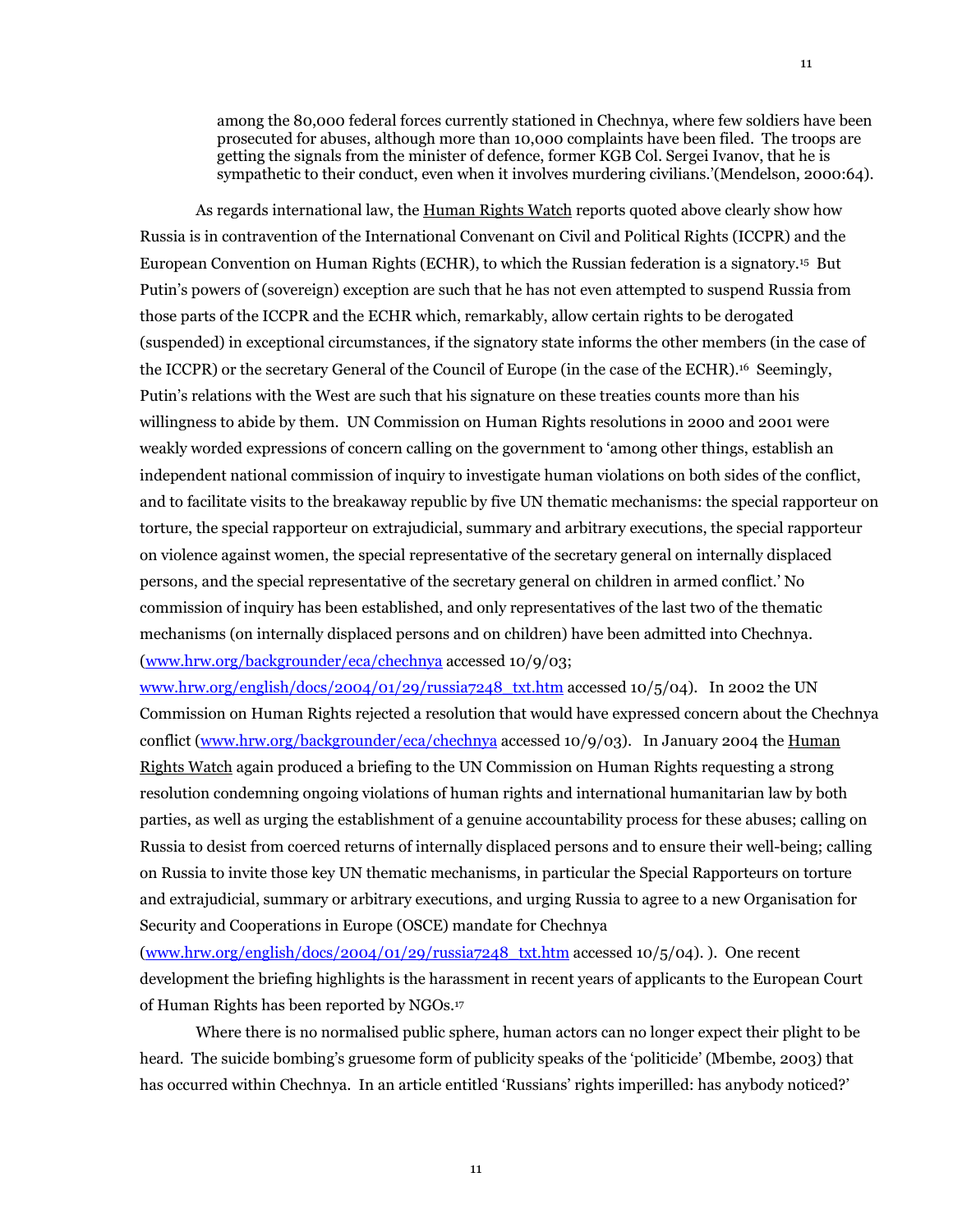Sarah Mendelson argues that there is a 'permissive international climate' within which Russia's systematic human rights abuses in Chechnya are overlooked as it is welcomed as a democracy. Writing in 2002, Mendelson speculated: 'Perhaps some momentous domestic event will galvanise public opinion and push Russia to engaging in behaviour more consistent with Western conceptions of human rights and democracy.'(2002:68). This suicide bombing, the first in Moscow, arguably aimed at just such a provocation.18

However, the discourse of a war on terrorism has furnished Putin with an international framework than seemingly trumps international humanitarian law, not to mention domestic law (Mendelson, 2000). As Mendelson (under)states: 'the level and number of norm violations that are tolerated over time by so many parts of the international system suggest that the threshold for non-compliance is extremely high, and that human rights norms are less robust than is commonly believed.'(2002:68). In this sense the young woman's suicide killings demonstrate – she is a monster who shows (montre) – her being-incommon, in the sense that she paradoxically demonstrates - she points to - a common world that is being ruled by those who would have us locate our fears in the image of the terrorist rather than in a world order in which the most powerful of world leaders are able to act beyond the rule of law.

In these three ways, and no doubt in others besides, the actions of these young women suicide bombers are rendered 'comprehensible' within political discourse in as much as they are connected with other aspects of the shared world. But if a hesitation or incompleteness accompanies even the most strident of 'explanations' of suicide bombings, perhaps this is due to the fact that to render into political discourse what communicates through the experience of horror, through horrific imagery and its after effects, is to change register. In the move from the level of sensibility to that of rational discourse, from the subjectively felt to the intersubjectively communicated, the level at which politics must be conducted, there is if not a hiatus<sup>19</sup> then an incomplete 'translation'. The discursive level cannot claim to 'express' the embodied level of sensibilities that these events register in the bodies and minds of those who suffer and witness them. Even as that level (of sensibility) prompts a search for transcendence, as was suggested in the previous section, this is not to be attained within a 'political' understandings of events. The larger questions – which demand a clarity about the movements of the world-in-common – cannot be answered once and for all. Indeed, all one can hope is that something of the necessity of posing these unanswerable questions continues to haunt the political debates since debate itself is sustained by the impossibility of their adequate resolution.

#### IV.

 Presently, political controversy seems to be staged across a divide by which those who focus on the horror and inhumanity of suicide bombings set themselves against those who understand the event from the bomber's 'point of view'. The former are appalled by the implication that there might be some justification for the killing of innocent victims, while the latter insist that the focus should be on the political context that 'caused' the protagonist to act in this murderous fashion. By contrast, the contention here has been that when regarded as a performative event, the actor can be seen to raise profound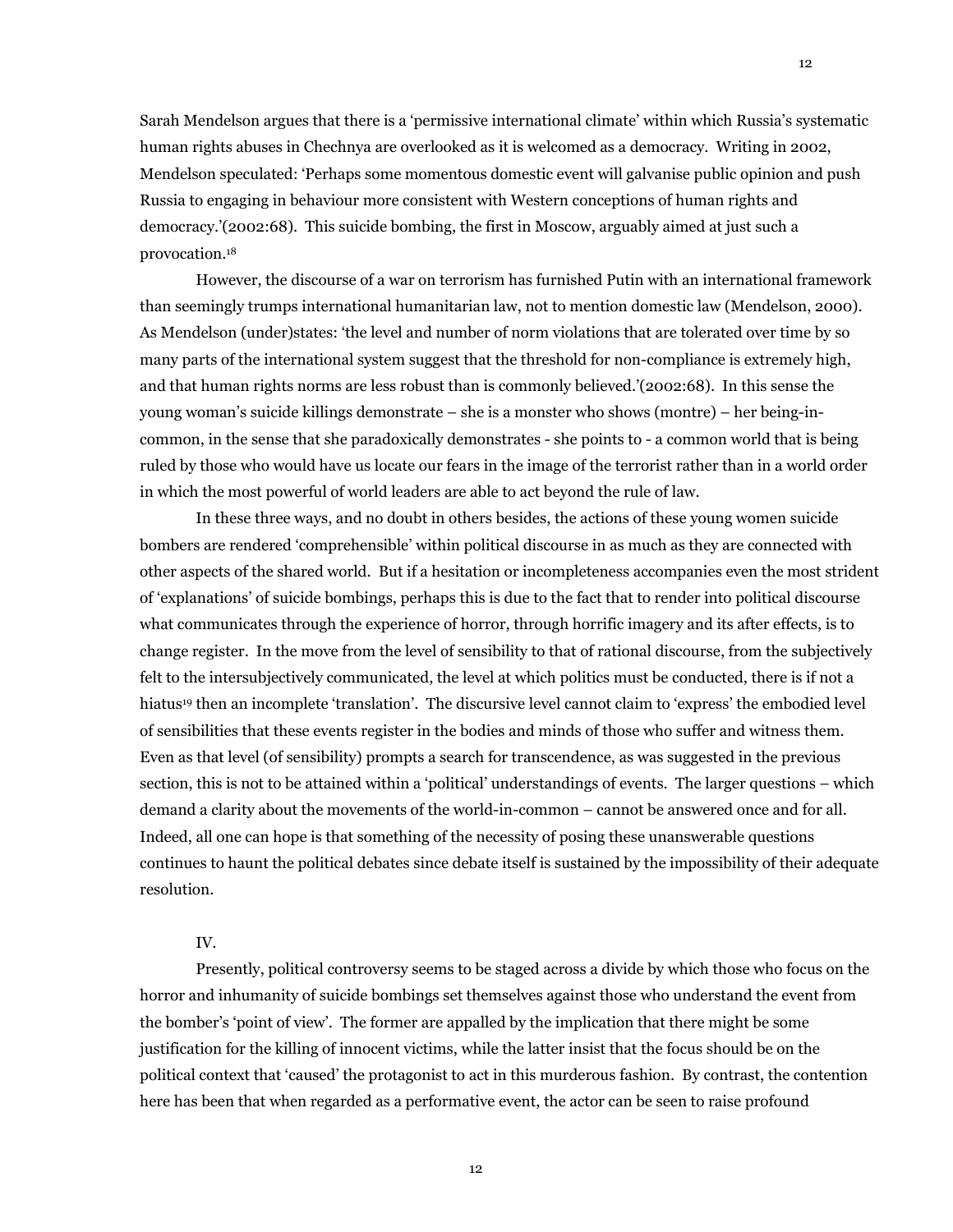questions about the world – the questions that are, as Arendt understood, always 'at stake' in politics – *through* the creation of the scene of devastation. The 'aesthetic' impact of the scene dislocates the witness as well as simultaneously *locating* her/him in this world in which such things happen. This location is a prompting to consider the world-in-common, the movements of the world in a parallel sense to that in which the notion of the sublime has been employed to describe a sense in which the particular can have the ability to usher forth a feeling that there may be a supersensible purposiveness to Nature. At this prompting, the subject is humiliated and limited, since s/he becomes aware of the impossibility of adequately answering such questions, while 'ethically' her/his task is to attempt some articulation of the connections so prompted. There are a number of implications that follow from this analysis. First, as opposed to the two being separable, the political questions are seen to be raised *through* the sensible impact of the horrific event. Thus and secondly, it is exactly because the victims are innocent and the act inhumane that the bomber strikes; in other words, it does not make sense to 'fight' such a terrorist threat by pointing out this fact. Thirdly, it is exactly because it is horrific and leaves no actor to articulate its 'meaning' that these profound questions are prompted; so that it detracts from the *political* impact to comprehend the event empathetically if that has the effect of diminishing its inhumanity, its horror or its terrorist impact on everyday life.

 Of course this argument relies upon the event having such an effect, just as the act itself relies upon it. Relatedly, there is the gamble that the suicide bomb *will* prompt such a consideration of the world-incommon, that his or her common humanity will, by being placed in question (that is, by her *inhumane* act), become integral to the political debates that ensue. Where these events become normalised, where the horror is lessened, reported, depicted, and perhaps even *experienced*, as merely another terrorist attack, where witnesses and commentators become 'numbed' to the potential impact, there is the danger that political debate begins to contract, that the questions concerning the world-in-common are further eclipsed. The attempts to articulate a world-in-common in which the witnesses, victims and perpetrators can be viewed in their interrelations and their commonality ('as if' from afar) then begin to struggle in the face of any '(war on) terror' discourse that requires only that such events are connected to previous similar events and to possible similar events in the future. The fear is that there is then a spiralling of audaciously executed violence as the impact of the horror needs to grow exponentially in relation to the power of such a discourse.

## **References**

Agamben, Giorgio (1998) Homo Sacer: Sovereign Power and Bare Life (trans. Daniel Heller-Roazen) Stanford: Stanford University Press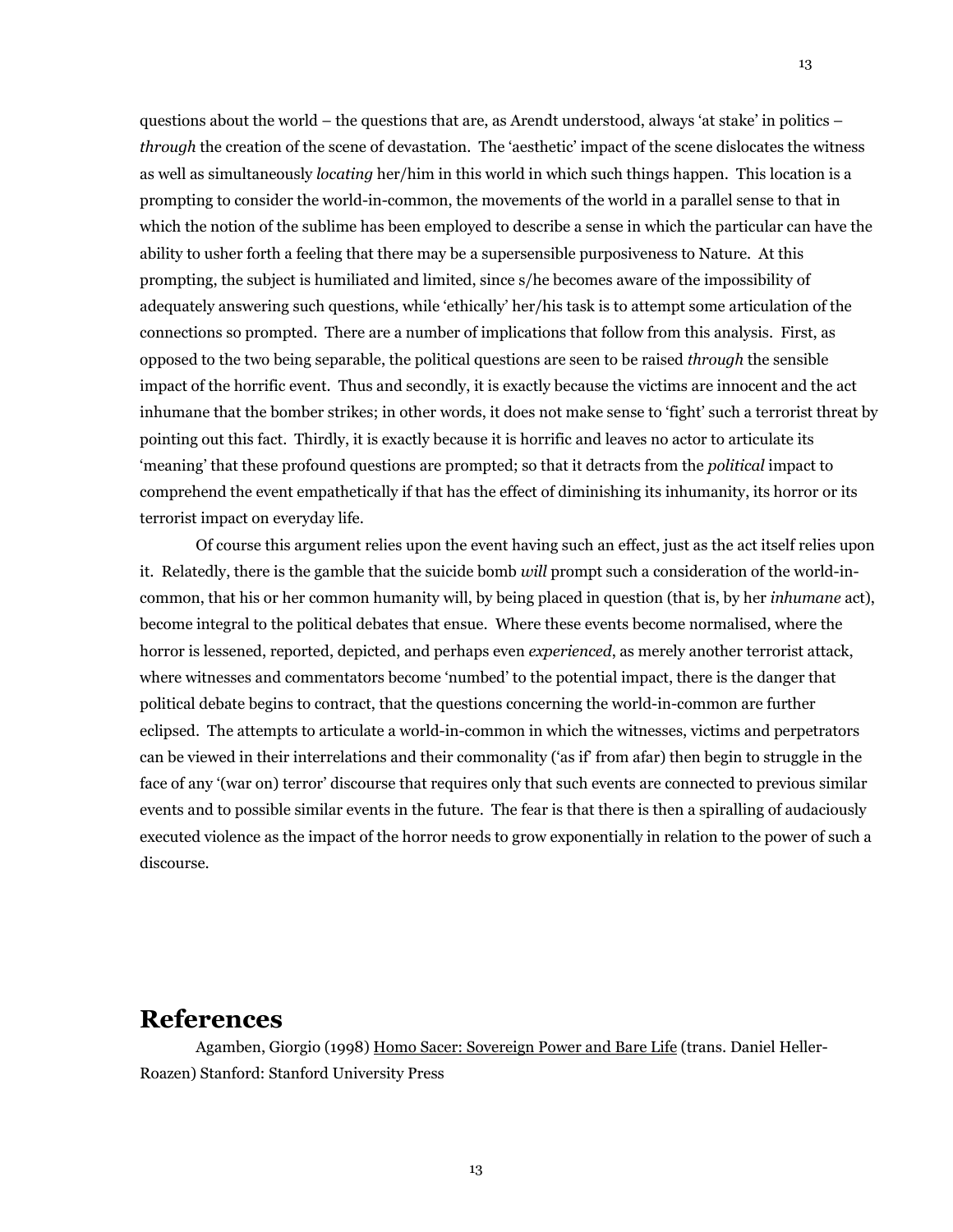Arendt, Hannah (1959) The Human Condition New York: Doubleday and Co.

Arendt, Hannah (1973) The Origins of Totalitarianism San Diego, Ca: Harvest, Harcourt, Brace and

Co.

l

Arendt, Hannah (1969) On Violence New York: Harvest, Brace, Jovanovich.

Critchley, Simon (1999) Ethics, Politics, Subjectivity London: Verso.

Derrida, Jacques (2001) On Cosmopolitanism and Forgiveness London: Routledge.

Ellman, Maud (1993) The Hunger Artists: Starving, Writing and Imprisonment Cambridge, Ma: Harvard University Press.

Euben, Roxanna (2002) 'Killing (For) Politics: *Jihad*, Martyrdom and Political Action' Political

### Theory 30:1 pp4-35

Hage, Ghassan (2003) '"Comes a Time We're All Enthusiasm": Understanding Palestinian Suicide Bombers in Times of Exighophobia' Public Culture Vol 15: 1 pp65-89

Halberstam, Michael (2001) 'Hannah Arendt on the Totalitarian Sublime and its promise of Freedom' in Aschheim, Steven (ed) Hannah Arendt in Jerusalem Berkeley: University of California Press

Lanskoy, Miriam (2002) 'Daghestan and Chechnya: The Wahhabi Challenge to the State' SAIS Review Vol 22:2 pp167-92

Massumi, Brian (2002) 'Too Blue: Colour-Patch for an Expanded Empiricism' in Parables for the Virtual: Movement, Affect, Sensation Durham: Duke University Press.

Mbembe, Achille (2003) 'Necropolitics' Public Culture p11-40 (trans. Libby Meintjes)

Mendelson, Sarah Elizabeth (2002) 'Russians' Rights Imperiled: Has Anybody Noticed?'

Inernational Security Vol 26:4 pp39-69

Radstone, Susannah (2001) 'Social Bonds and Psychical Order: Testimonies' Cultural Values Vol 5:1

Silverman, Kaja (1996) Threshold of the Visible World London: Routledge.

Taussig, Michael (1989) 'Terror As Usual' Social Text pp3-20

Villa, Dana (1996) Arendt and Heidegger: The Fate of the Political Princeton, NJ: Princeton University Press.

Weizman, Eyal (2003) available at www.opendemocracy.co.uk

http://www.hrw.org/backgrounder/eca/chechnya

http://hrw.org/reports/2002/russchech02/chech0402-01.htm (accessed 10/9/03) http://hrw.org/english/docs/2004/01/29/russia7248\_txt.htm (accessed 10/5/04)

<sup>&</sup>lt;sup>1</sup> The image appeared in The Guardian Weekly July 10-16<sup>th</sup> 2003 p4.<br><sup>2</sup> Russian officials identified one of the bombers from a passport. She was Zalikhan

Elikhadzhiyeva. She was just twenty years old, from the Chechen village of Kurchaloi.

<sup>3</sup> This is so despite widespread suspicion among independent observers in relation to the

referendum in March 2003 and the elections in October 2003 which Russia's favoured candidate,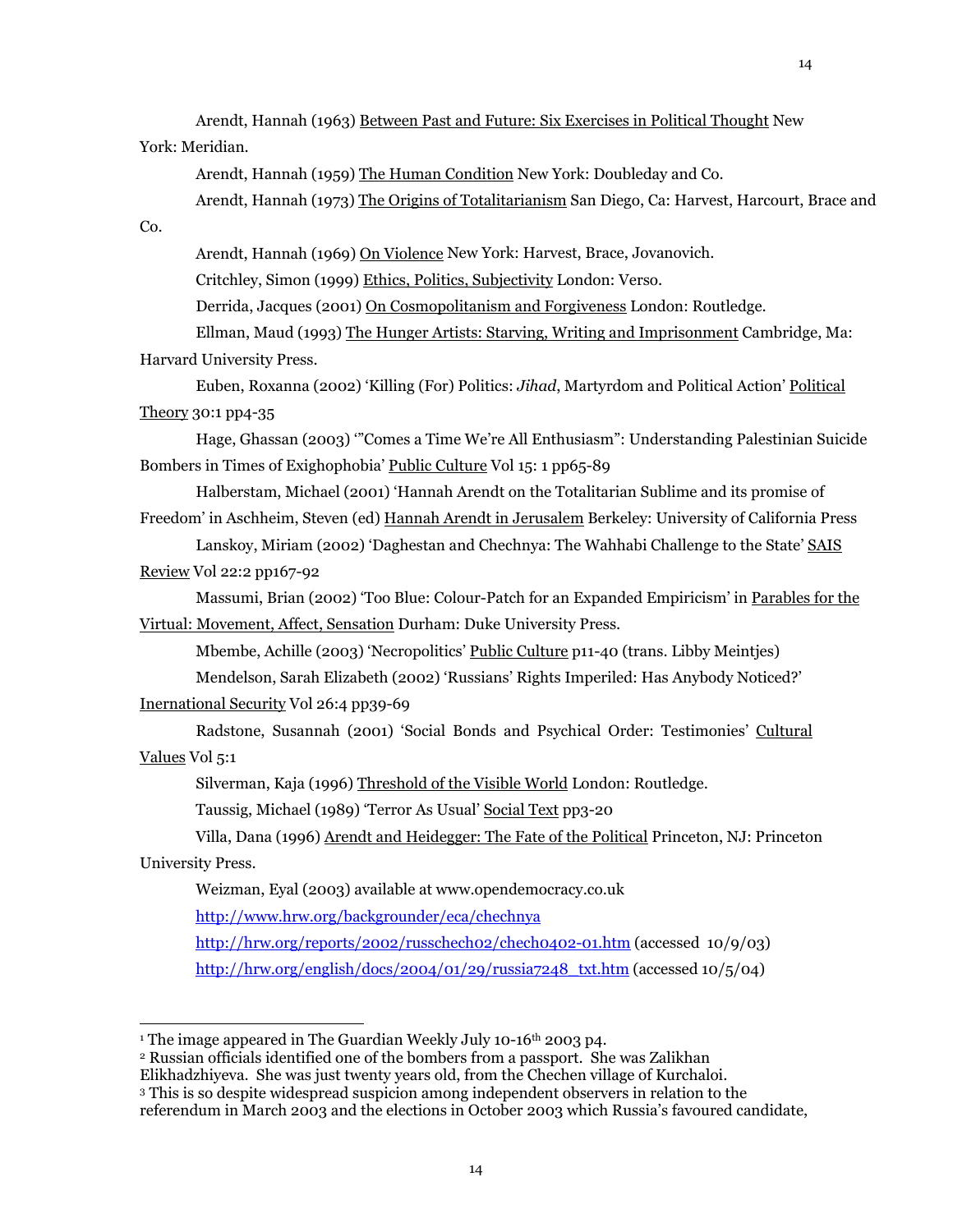Kadyrov, won as was widely expected. Chechnya's 'rebel separatists' are widely suspected to have been behind Kadyrov's recent murder (9th May 2004).

-

4 It is true that there is an Islamic fundamentalist element to Chechnya's war – see endnote 9 below – but the link to Al-Queda has been made in too casual a fashion along with the blanket use of 'terrorism' within the discourse of 'war on terror'.

5 Writing about education, Hannah Arendt stated that the child has a double aspect: a relationship to life – to his or her own becoming - and to the world. Education has to attend to both of these aspects of childhood. 'These newcomers, are not finished but in a state of becoming. Thus the child, the subject of education, has for the educator a double aspect: [the child] is new in a world that is strange to him and he is in process of becoming, he is a new human being and he is becoming a human being. This double aspect … corresponds to a double relationship, the relationship to the world on the one hand and to life on the other.'(PFF, p185).

6 That is, the use of suicide bombers is not as a killing strategy but as a weapon of terror. The bombs are not solely intended to kill but as a manoeuvre in a wider strategy. Thus it is not contradictory when from time to time it is reported that Hamas fear that the bombings carried out in their name are getting out of control. They do not aim to use this strategy to remove the enemy, and need the times between killings to allow the Isarelis to respond, to consider, to concede.

7 Brian Massumi might speak of an 'excess' of affect here, that is not captured in political discourse. See his chapter 'Too Blue' in Parables of the Virtual (2000). The hiatus between ethics and non-ethical practice of politics, as understood by Levinas or Derrida, is therefore less a hiatus than a translation from one human capacity to another, as long understood in aesthetics. 8 Much as Derrida speaks of the impossibility of pure forgiveness that nevertheless and indissociably inflects politics as it engages in reference to a '"hyperbolic" ethical vision of forgiveness' that can inspire response and responsibilities (2000:51).

9 The Islamic aspect of Chechnya's troubles is complex. The radical Islamic elements - the Wahhabis – were seeking power, and when President Maskhadov was in place they had made several attempts to assassinate him. They were/are themselves comprised of two distinct elements. First they were the Daghestani Wahhabis who had left Daghestan for Chechnya in Spring 1998 because of the political clashes that their stricter version of Islam had brought about between themselves and others, especially Sufis, in a state based on already fragile political compromise between Daghestan's diverse ethnic and religious communities. The Wahhabis were a small minority group in Daghestan but they posed a serious challenge and after the political clashes in Spring 1998 some Wahhabis managed to set up some pockets of independent territory within Daghestan (in May 1998), where they lived – from September 1998 with Russia's support under shariah law. In doing so they undermined the established political order that had attempted to embrace diversity without territorializing different ethnicities. Daghestan had attempted to protect diversity by creating a State Council of 14 representatives of its ethnicities, with a rotating chairmanship. This gradually came apart as a corrupt ruling elite took power (managing to repeal the rotation of chairmanship) which has kept one ethnic group (the Dargins) in power. Anti-Wahhabi legislation was passed by the council and, in 1997 legislation was passed that prohibited Salafi (Wahhabi) schools, literature and mosques. Khattab's raid on Daghestan in December 1997 was presented by Moscow as a first sign of Chechnya's expansionism. However, although it was launched from Chechnya few Chechens were involved, and Khattab himself was likely to have been posing as a liberator of Muslims from the Russian yoke in order to enhance his own marginal status. Chechnya and anti-government Chechen groups distanced themselves from his actions. Suspicion and repression of dangerous religious differences within Daghestan increased and approximately 300 Wahhabi families left Daghestan for Chechnya. Once in Chechnya, some joined forces with a second set of Wahhabis who were more militant. This second group were anti-government militias associated with criminality and hostage-taking; they did not enjoy even the small minority support that the Wahhabis had received in Daghestan. This combined group became a source of disquiet for Chechnya's internal politics. Later there were attempts by some to 'return' to Daghestan and to sieze power there (Baguaidin's return to his village in Tsimudin, 2 August 1999; Shamil Basayev's attack in Botlikh region of Daghestan, 7 August 1999). Their avowed purpose was to install an Avar President of a joint Daghestan and Chechen Islamic republic. They had miscalculated; local militias in these regions confronted and